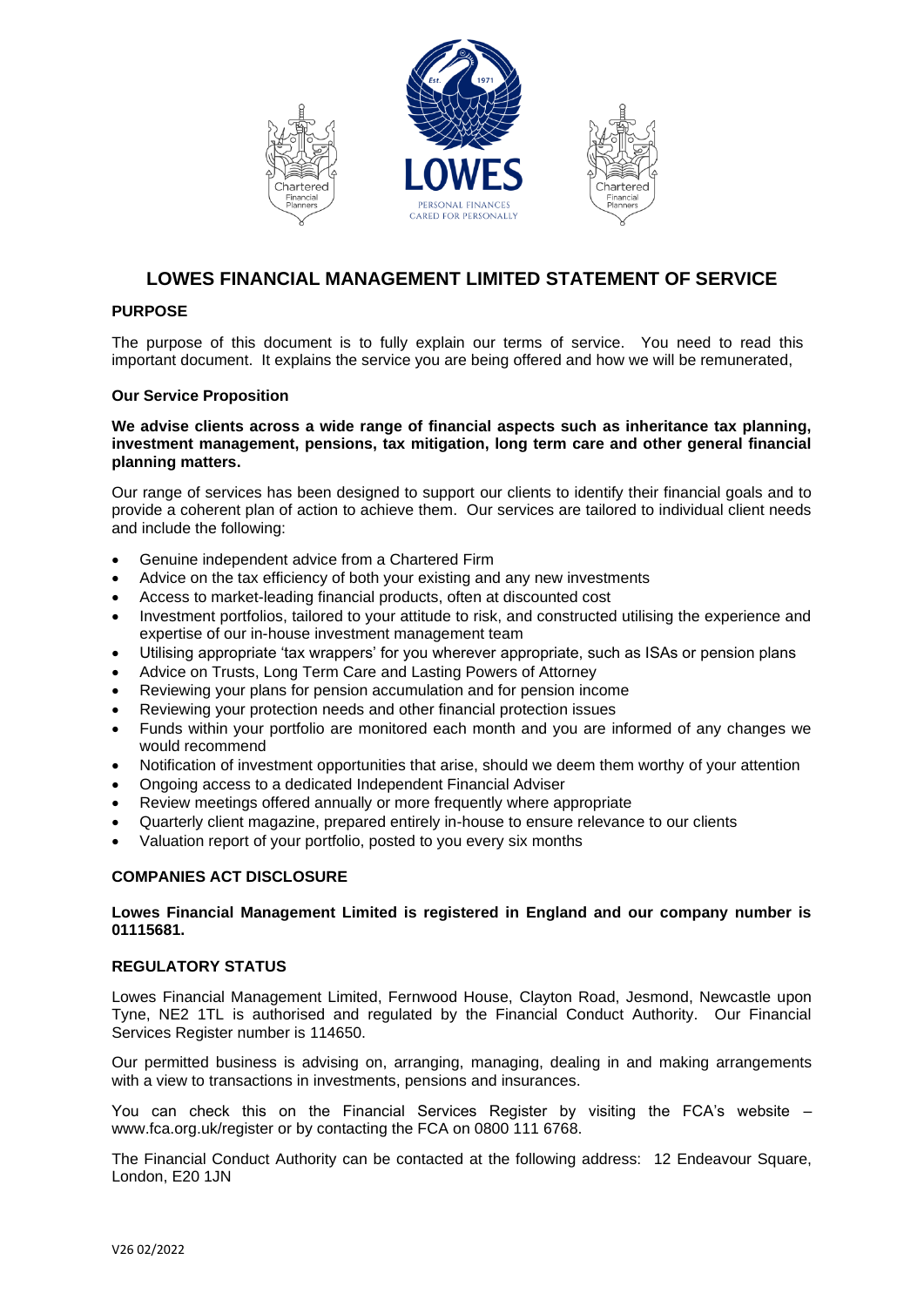### **CLIENT MONEY**

Lowes Financial Management Limited **does not handle clients' money.** We do not handle cash or accept cheques made payable to us unless it is payment in settlement of adviser charges, (or for disbursements for which we have sent you an invoice). If you do send us money, this may delay your transaction as we may have to return this money to you.

### **CLIENT CATEGORISATION**

#### For Retail Clients

Unless you receive confirmation in writing to the contrary, in all our dealings on investment matters you will be treated as a Retail Client. This means that you are afforded the highest level of protection under the regulatory system and should have the right to take any complaint to the Financial Ombudsman Service (FOS).

Where we have categorised you other than as a 'retail client', you may request re-categorisation under a client category which benefits from a higher degree of protection. However, we reserve the right to agree to such a re-categorisation on a case-by-case basis, and where we agree to do so it does not necessarily mean that you will have a right of access to the Financial Ombudsman Service.

Further information in respect of the Financial Ombudsman Service is available on their website:

www.financial-ombudsman.org.uk

#### **MODE OF COMMUNICATION**

We will enter into communication with you through whatever means are convenient to you and us, including face-to-face, telephone, e-mail and other acceptable electronic communication methods.

Our communications will ordinarily be in English, both in respect of oral and written communications.

You may at any time choose to request information in paper and free of charge that has previously been provided to you by means other than paper. For example, where a communication was originally sent by email.

We are required by our regulators (the FCA) to keep records of any conversations or communications with our clients in relation to the arranging of transactions in investments that are categorised as financial instruments.

A copy of our communication recording policy is available upon request.

### **OBJECTIVES & RESTRICTIONS**

Following the issue of this document, any subsequent advice or recommendation offered to you will always be in writing and based on your stated objectives, agreed level of risk you are prepared / able to take and any restrictions you wish to place on the type of investments or policies you are willing to consider. Details of your stated objectives will be identified during our discussions with you and confirmed within the suitability report that we will issue to you to confirm our recommendation(s). Unless confirmed in writing, to the contrary, we will assume that you do not wish to place any restrictions on the advice we give you.

#### **CLIENTS RISK**

You are advised that because investments, pensions and the income they produce can fall as well as rise, you may not get back the full amount invested. Past performance is not a guide to future performance.

#### **WHAT TYPE OF SERVICE WILL WE PROVIDE YOU WITH?**

Independent advice – We will advise and make a recommendation for you after we have assessed your needs. Our recommendation will be based on a sufficient range of retail investment products, financial instruments and structured deposits.

A 'sufficient range' means that the products that we will advise on and recommend will be sufficiently diverse with regards to their type and issuers or product providers to ensure that our clients investment objectives can be suitably met.

Or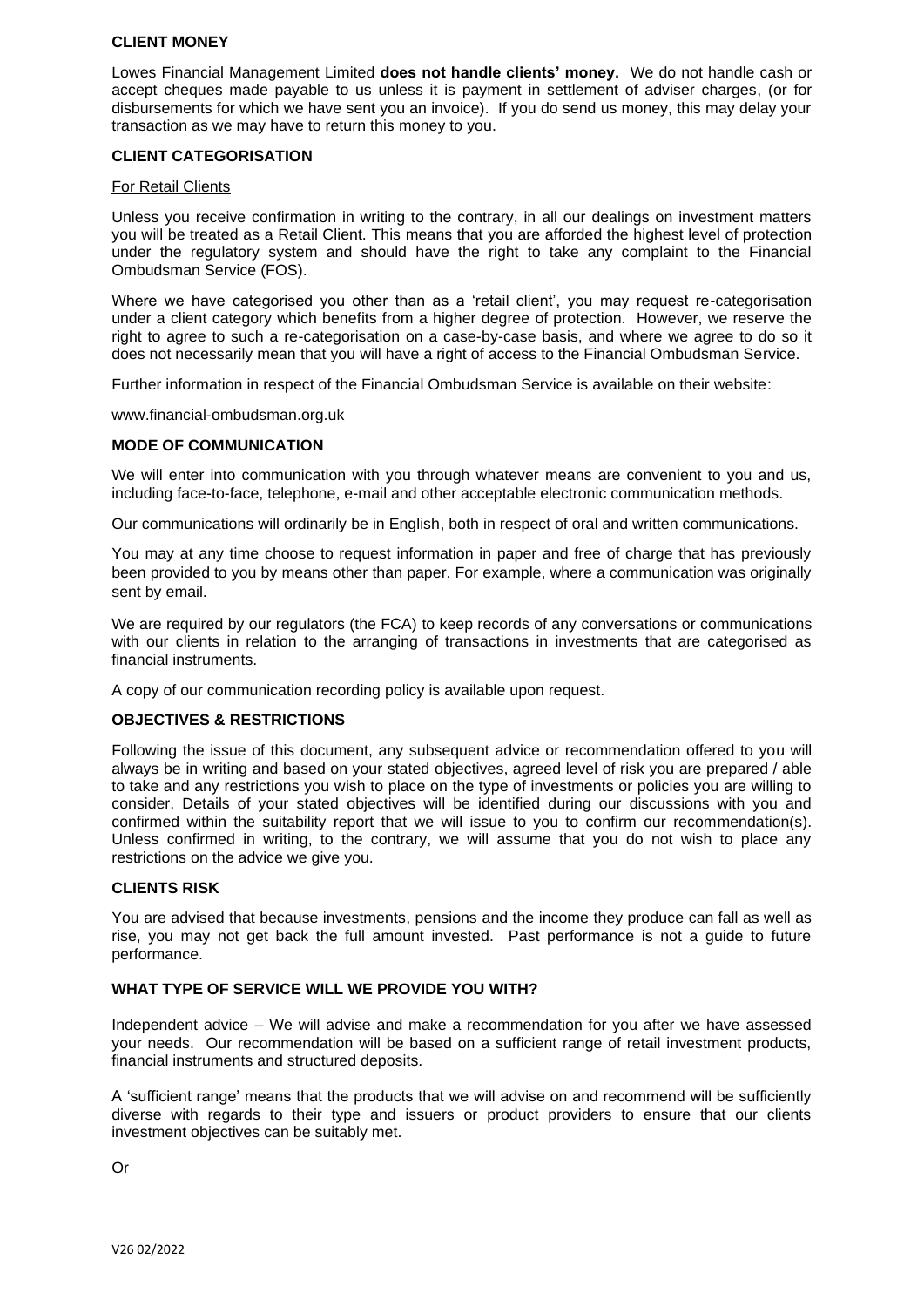No advice – You will not receive advice or a recommendation from us. We may ask some questions to narrow down the selection of products that we will provide details on. You will then need to make your own choice about how to proceed.

Discretionary services - We may, where appropriate, recommend holding some, or all, of your investments with a discretionary fund manager (DFM), a professional investment manager appointed to monitor your portfolio and make investment decisions on your behalf.

In such cases we will outline, in writing, the respective responsibilities of ourselves and the DFM in relation to your portfolio.

In some circumstances we may need to act as your 'agent' in relation to the part of your portfolio held with a DFM.

This means that you won't have a direct contractual relationship with the DFM and the DFM will instead treat our firm as its client. Before setting up this type of arrangement we will outline any implications to you in writing.

For insurance-based investment products we are an insurance intermediary that is acting on your behalf when delivering our services to you.

#### **HOW WE CHARGE YOU FOR OUR SERVICES**

You will typically pay for our services on the basis of an adviser charge.

We will discuss your payment options with you and answer any questions you have. We will not charge you until we have agreed with you how we are to be paid.

We will discuss with you the basis of our charges, based on the types(s) of work we are asked to undertake for you.

We will discuss with you when you will have to pay our charges, both initial and ongoing.

Unless stated otherwise, all charges quoted are inclusive of expenses, disbursements and VAT where applicable.

If the initial adviser fee is payable directly by you, settlement is due on completion of the work. If the adviser fee (initial or ongoing) is payable via the provider on behalf of the client, settlement is due as per their normal payment terms.

#### **Advised services**

For our advised services, you will normally pay us via an adviser charge agreed prior to proceeding.

#### Initial advice service

Our initial advice will be appropriate for you, based on your requirements and circumstances at that time. We will not ensure that any initial advice remains suitable for you at a later date, unless you select to receive ongoing services from us.

#### Ongoing services

In addition to our initial advice services, we will expect to undertake further services on an ongoing basis. Details of our ongoing services are detailed later within this document.

You may at any time cancel an ongoing service by serving your notification of cancellation to us in writing. Upon receipt of your cancellation notice for an ongoing service we will arrange for any future payment of any associated charges to cease.

#### **WHAT WILL YOU HAVE TO PAY US FOR OUR SERVICES?**

Our typical adviser charges are noted overleaf. The exact amount may be more or less than this but will be specifically agreed with you based on the work you ask us to do for you.

Please note that as the investment amount increases, your ongoing charge may also increase, conversely as the investment amount decreases, your ongoing charge may also decrease.

We will confirm the actual adviser charges in writing before providing chargeable services to you.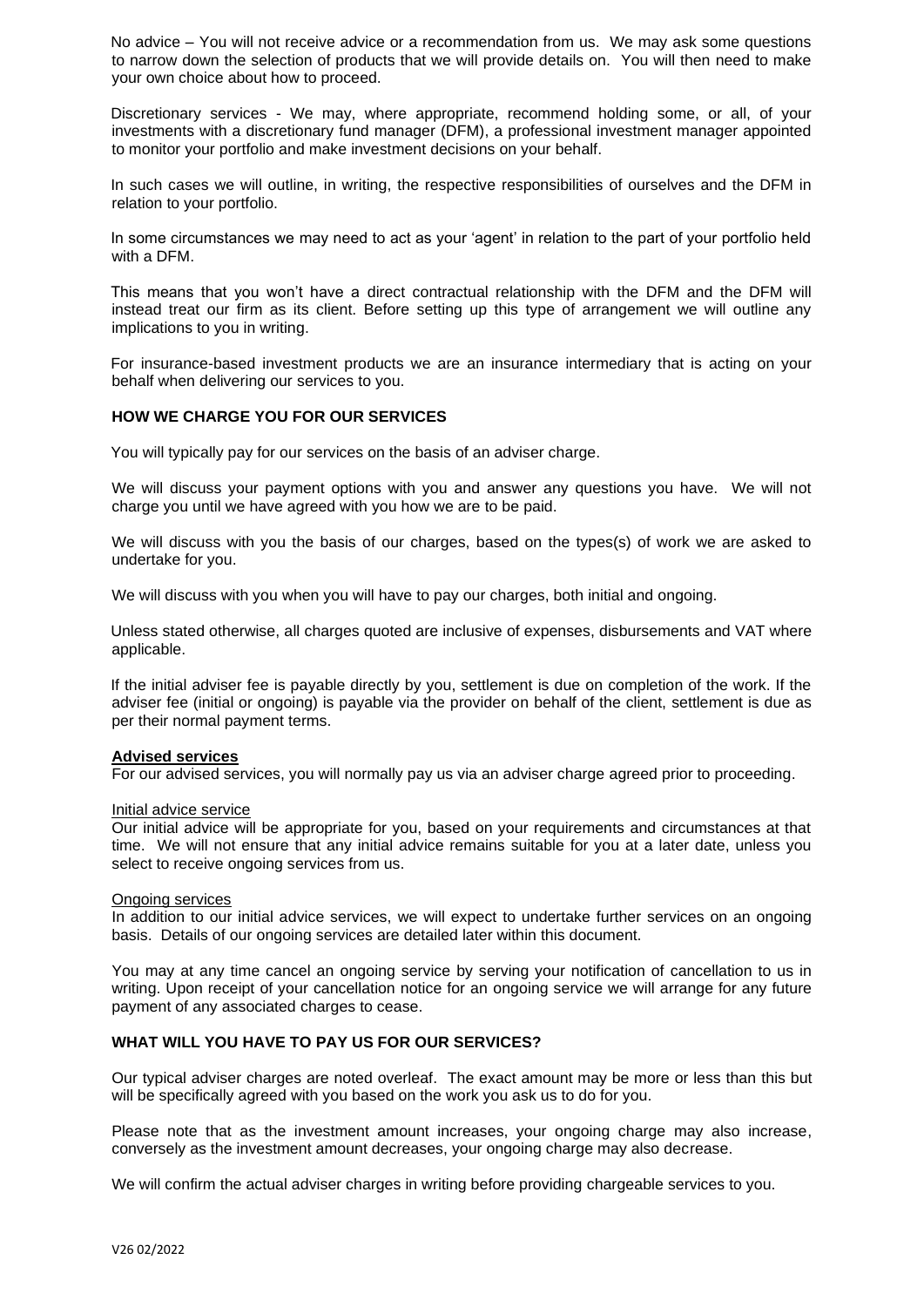You may ask us for an estimate of how much in total we might charge for any service(s) provided. You may also ask us not to exceed a given amount without checking with you first.

# **THE COST OF OUR SERVICES**

We will tell you how we get paid and the amount before we carry out any business for you.

#### Payment for initial advice services

Before we provide any services to you, we will gather information about your circumstances and needs and establish preliminary courses of action. We will not make a charge for this.

The following table outlines the typical services we offer, what would be provided as part of each service and an indication of the costs**.** 

Where you require advice or services that falls outside the list of services outlined below, please contact us to discuss your requirements and for details of indicative costs.

| <b>Service</b>                                                                                                                                                                                                                                                                                                                                                                                                                                                                  | <b>Charge Basis</b>                                                                                                                                                                                                      |
|---------------------------------------------------------------------------------------------------------------------------------------------------------------------------------------------------------------------------------------------------------------------------------------------------------------------------------------------------------------------------------------------------------------------------------------------------------------------------------|--------------------------------------------------------------------------------------------------------------------------------------------------------------------------------------------------------------------------|
| <b>Investment Advice</b><br>Establishing your financial planning goals/objectives<br>Obtaining full details of your assets, liabilities, income and expenditure<br>Establishing the amount of investment risk, you are comfortable taking<br>and your ability to absorb any potential investment losses<br>Designing an appropriate investment strategy<br>Provide a report detailing our investment recommendations and<br>arranging and implementing any investment solutions | 3% of the first £600,000<br>invested and 1%<br>thereafter if invested at<br>the same time                                                                                                                                |
| Example cost $(E)$ based on an amount of £50,000 our charge would equate to £1,500<br>$(E50,000 \times 3\% = £1,500)$                                                                                                                                                                                                                                                                                                                                                           |                                                                                                                                                                                                                          |
| Based on an investment of £650,000 our charge would equate to £18,500<br>$(E600,000 \times 3\% = E18,000) + (E50,000 \times 1\% = E500)$                                                                                                                                                                                                                                                                                                                                        |                                                                                                                                                                                                                          |
| <b>Pension Planning</b><br>We will undertake a full review of your current retirement provision<br>including: -<br>Establishing your target retirement income and retirement age.<br>An analysis of your existing pension provision and identification of any<br>$\bullet$<br>potential shortfall at retirement.<br>A review of your existing plans/policies, including pensions, investments<br>$\bullet$                                                                      | 3% of the first £600,000<br>of any additional single<br>gross contribution or<br>transfer value and 1%<br>thereafter.<br>A minimum fee applies<br>of £3,000 for advice on<br>defined benefit pension<br>arrangements and |
| and protection policies to see if they are still appropriate for your needs.<br>A report outlining our findings and recommended actions                                                                                                                                                                                                                                                                                                                                         | £1,500 pension transfer<br>arrangements.                                                                                                                                                                                 |
| Example cost $(E)$ based on a gross amount of £50,000 our charge would equate to £1,500.                                                                                                                                                                                                                                                                                                                                                                                        |                                                                                                                                                                                                                          |
| $(E50,000 \times 3\% = £1,500)$<br>Based on a gross investment of £650,000 our charge would equate to £18,500<br>$(E600,000 \times 3\% = E18,000) + (E50,000 \times 1\% = E500)$                                                                                                                                                                                                                                                                                                |                                                                                                                                                                                                                          |
| <b>Retirement Options Advice or Abridged Pension Transfer Advice</b>                                                                                                                                                                                                                                                                                                                                                                                                            | 3% on the first<br>£600,000 of any                                                                                                                                                                                       |
| We will provide advice and recommendations on your retirement income<br>options, including: -                                                                                                                                                                                                                                                                                                                                                                                   | subsequent gross<br>pension investment or<br>transfer and 1%                                                                                                                                                             |
| Gathering full details of your savings, investments, pensions and other<br>assets which could be used to meet your income needs                                                                                                                                                                                                                                                                                                                                                 | thereafter.                                                                                                                                                                                                              |
| Consider any specific requirements or preferences you may have<br>$\bullet$<br>Provide a report outlining our findings and where appropriate detailing<br>$\bullet$                                                                                                                                                                                                                                                                                                             | $£800 + VAT$ for<br><b>Abridged Pension</b>                                                                                                                                                                              |
| our recommendations on how to meet your needs                                                                                                                                                                                                                                                                                                                                                                                                                                   | Transfer Advice.                                                                                                                                                                                                         |
| Advice charge will be agreed at outset for any advice where a<br>$\bullet$<br>subsequent investment is not likely.                                                                                                                                                                                                                                                                                                                                                              |                                                                                                                                                                                                                          |
| Example cost (£) based on a gross amount of £50,000 our charge would equate to £1,500<br>$(E50,000 \times 3\% = £1,500)$                                                                                                                                                                                                                                                                                                                                                        |                                                                                                                                                                                                                          |
| Based on a gross investment of £650,000 our charge would equate to £18,500<br>$(E600,000 \times 3\% = E18,000) + (E50,000 \times 1\% = E500)$                                                                                                                                                                                                                                                                                                                                   |                                                                                                                                                                                                                          |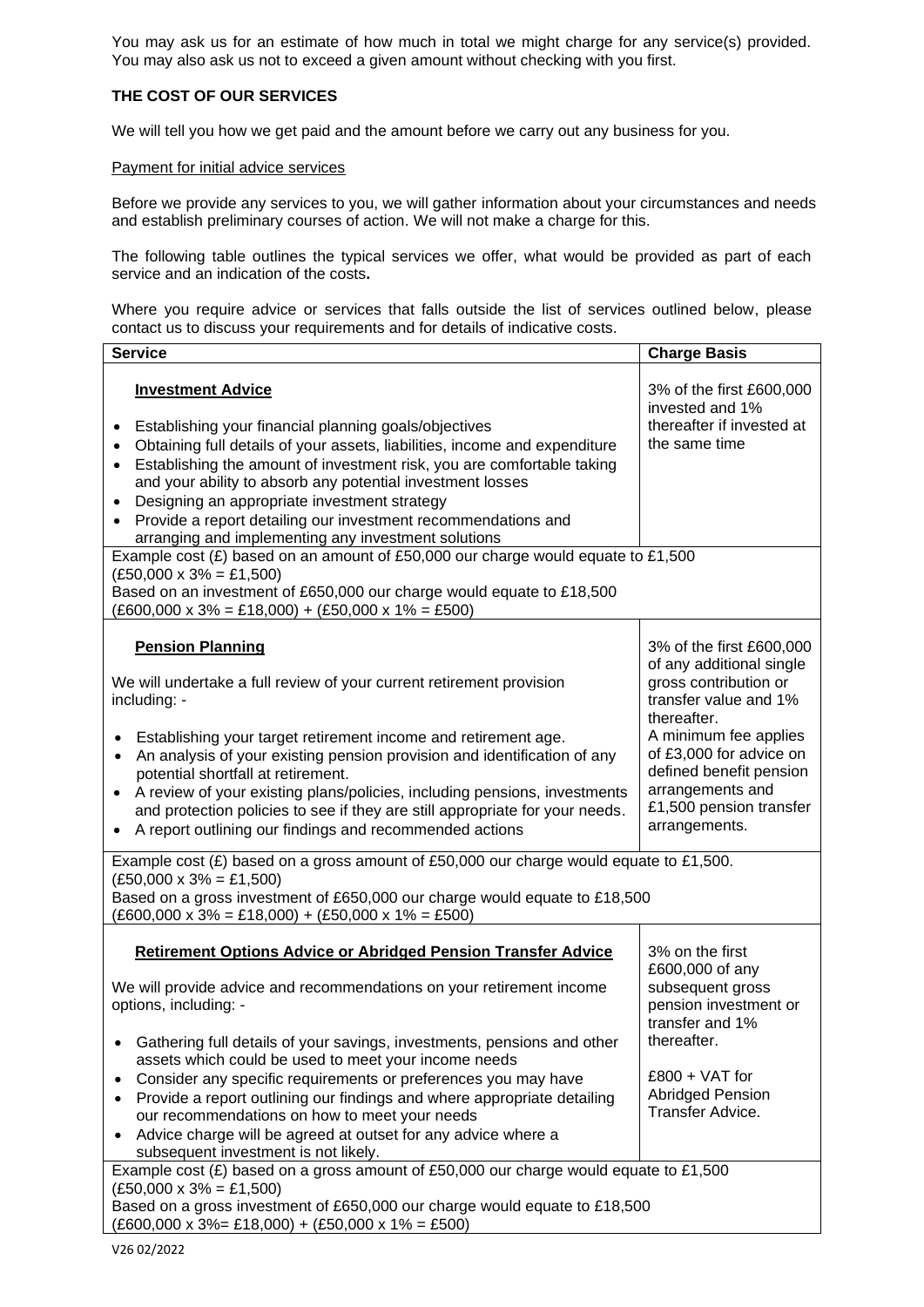| <b>Fund Switch Advice</b>                                                                                                                                                                                                                                                                                                                                                                      |                                                                |
|------------------------------------------------------------------------------------------------------------------------------------------------------------------------------------------------------------------------------------------------------------------------------------------------------------------------------------------------------------------------------------------------|----------------------------------------------------------------|
| Following a meeting with your adviser they will provide advice and<br>recommendations on your current investment strategy, including: -                                                                                                                                                                                                                                                        | 1% of the switched<br>amount                                   |
| The overall performance of the funds you are currently invested in<br>$\bullet$<br>Consider any specific requirements or preferences you may have<br>Provide recommendations on how to meet your needs<br>$\bullet$<br>Arrange necessary fund switches                                                                                                                                         |                                                                |
| Example cost (£) based on an amount of £50,000 our charge would equate to £500<br>$(£50,000 \times 1\% = £500)$                                                                                                                                                                                                                                                                                |                                                                |
| <b>Fund Switch</b>                                                                                                                                                                                                                                                                                                                                                                             |                                                                |
| Lowes Financial Management in-house Investment Management team<br>monitors all of the funds that our clients are invested in.                                                                                                                                                                                                                                                                  | 0%                                                             |
| On occasions the Investment Team may recommend that a particular<br>$\bullet$<br>fund is no longer performing in the original way intended.<br>In these circumstances, we will write to you seeking authority to<br>$\bullet$<br>transfer to a fund that we have researched.<br>Following receipt of your authority we will then complete the switch with<br>$\bullet$<br>no cost to yourself. |                                                                |
| <b>Bed and ISA Investment Advice</b>                                                                                                                                                                                                                                                                                                                                                           | A charge of either 2%                                          |
| Establishing your financial planning goals/objectives.<br>Establishing the amount of investment risk, you are comfortable taking<br>$\bullet$<br>and your ability to absorb any potential investment losses.<br>Provide a report detailing our ISA investment recommendations and<br>$\bullet$<br>arranging and implementing any investment solutions.                                         | or 3% depending on<br>the complexity of your<br>circumstances. |
| Example 1 - an investment which does not require any Capital Gains Tax calculations our typical<br>charge would be 2%. Based on an investment of £20,000 this would equate to £400 (£20,000 x 2% =<br>£400)                                                                                                                                                                                    |                                                                |
| Example 2 - an investment which would require a thorough calculation of any Capital Gains Tax<br>liability, our typical charge would be 3%. Based on an investment of £20,000 this would equate to<br>£600 (£20,000 x 3% = £600)                                                                                                                                                               |                                                                |
| <b>Peer to Peer Investment Advice</b>                                                                                                                                                                                                                                                                                                                                                          | A charge of 2% subject<br>to a minimum of £400                 |
| Establishing your financial planning goals/objectives.<br>٠<br>Consider any specific requirements or preferences you may have<br>Provide a report detailing our P2P investment recommendations and<br>arranging and implementing any investment solutions.                                                                                                                                     |                                                                |
| Example 1 - based on an amount of £50,000 our charge would equate to £1,000<br>$(E50,000 \times 2\% = £1,000)$                                                                                                                                                                                                                                                                                 |                                                                |
| Example 2 - based on an amount of £15,000 our charge would equate to £400 as this is below our<br>minimum charge. $(E15000 \times 2\% = E300)$                                                                                                                                                                                                                                                 |                                                                |
| Once agreed, the 'adviser charge' amount will not change, except where your needs or circumstances                                                                                                                                                                                                                                                                                             |                                                                |

differ from our initial expectations.

We will tell you how much the total initial 'adviser charge' will be before you complete an investment, but you may ask for this information earlier.

V26 02/2022 When investing in fixed term investments such as structured products, should you decided to reinvest these monies on maturity an additional adviser charge may payable which will be agreed with you prior to investment and in line with the terms of this document.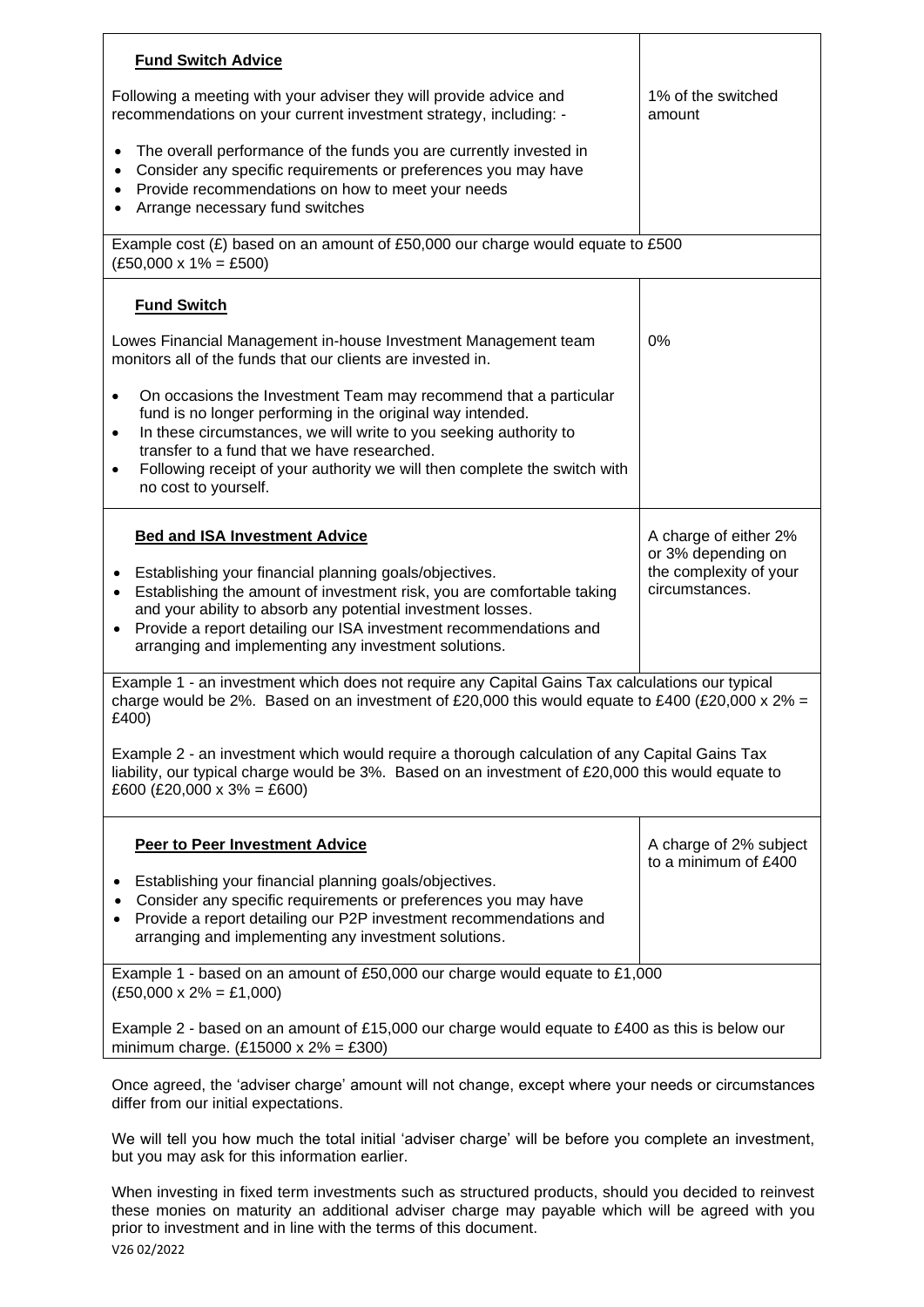### Regular Premiums Only

An initial adviser charge based on 36% of the first monthly contribution, subject to a minimum charge of £250.

Example 1 – Based on regular payment of £1000 per month, this would equate to £360 (£1000 x 36%)

Example 2 – Based on regular payment of £500 per month, this would equate to £250 as this is below our minimum charge.  $(E500 \times 36\% = E180)$ 

#### Payment for ongoing services

There will be an additional charge for any ongoing work, such as investment intermediation and monitoring and periodic or ongoing reviews we carry out on your behalf. We will confirm the rate, frequency and length of any ongoing service(s) before commencing that ongoing service.

Ongoing services offered include ongoing meetings, reporting, investment monitoring and review, contact and administration.

| <b>Service</b>     | Lowes Financial Management Ltd                                                               |
|--------------------|----------------------------------------------------------------------------------------------|
|                    |                                                                                              |
|                    | <b>Ongoing Intermediation Service Proposition</b>                                            |
|                    |                                                                                              |
| <b>Description</b> | This service is for clients for whom we have carried out investment or pension               |
|                    | business and those who need to be reassured that their financial affairs remain as           |
|                    | efficient as possible.                                                                       |
|                    |                                                                                              |
|                    | This service includes:                                                                       |
|                    | Ongoing monitoring of investments, identifying and initiating action needed as               |
|                    | appropriate.                                                                                 |
|                    | An annual review of your financial strategy.<br>٠                                            |
|                    | Ongoing access to a dedicated Independent Financial Adviser.<br>$\bullet$                    |
|                    | Quarterly client magazine prepared entirely in-house to ensure relevance to our<br>$\bullet$ |
|                    | clients.                                                                                     |
|                    | Access to your portfolio via online reporting.<br>٠                                          |
|                    | Valuation report of your portfolio posted to you every six months.<br>$\bullet$              |
|                    |                                                                                              |
| <b>Charges</b>     | We charge a standard 0.75% of the fund value for this service.                               |
| and                | For example, for a fund value of £150,000 our charge will be £1,125                          |
| examples           | $(E150,000 \times 0.75\% = E1,125)$                                                          |
|                    |                                                                                              |
|                    |                                                                                              |
|                    | If any additional specific services are required, then these will be charged separately.     |
|                    | Our standard ongoing charge for fixed term investments such as structured products is        |
|                    | Nil, except where held in a SIPP established via Lowes after 01/01/2017 where our            |
|                    |                                                                                              |
|                    | standard charge of 0.75% will apply to the SIPP as a whole.                                  |
|                    |                                                                                              |
|                    | Ongoing fees will not apply to Peer to Peer investments.                                     |

The frequency of the ongoing charge will depend on the service(s) you choose and is usually made on a monthly basis and facilitated through the product provider.

We will agree what will be charged before any service(s) provided and the amount will be confirmed in writing within our suitability report and recommendations to you.

#### **Your payment options**

## Initial advice service

### **Settling your adviser charge in a single payment**

Following on from our non-chargeable initial meetings, if you request additional services or accept any recommendations, we have made then you will pay us an adviser charge which will become payable on completion of our work.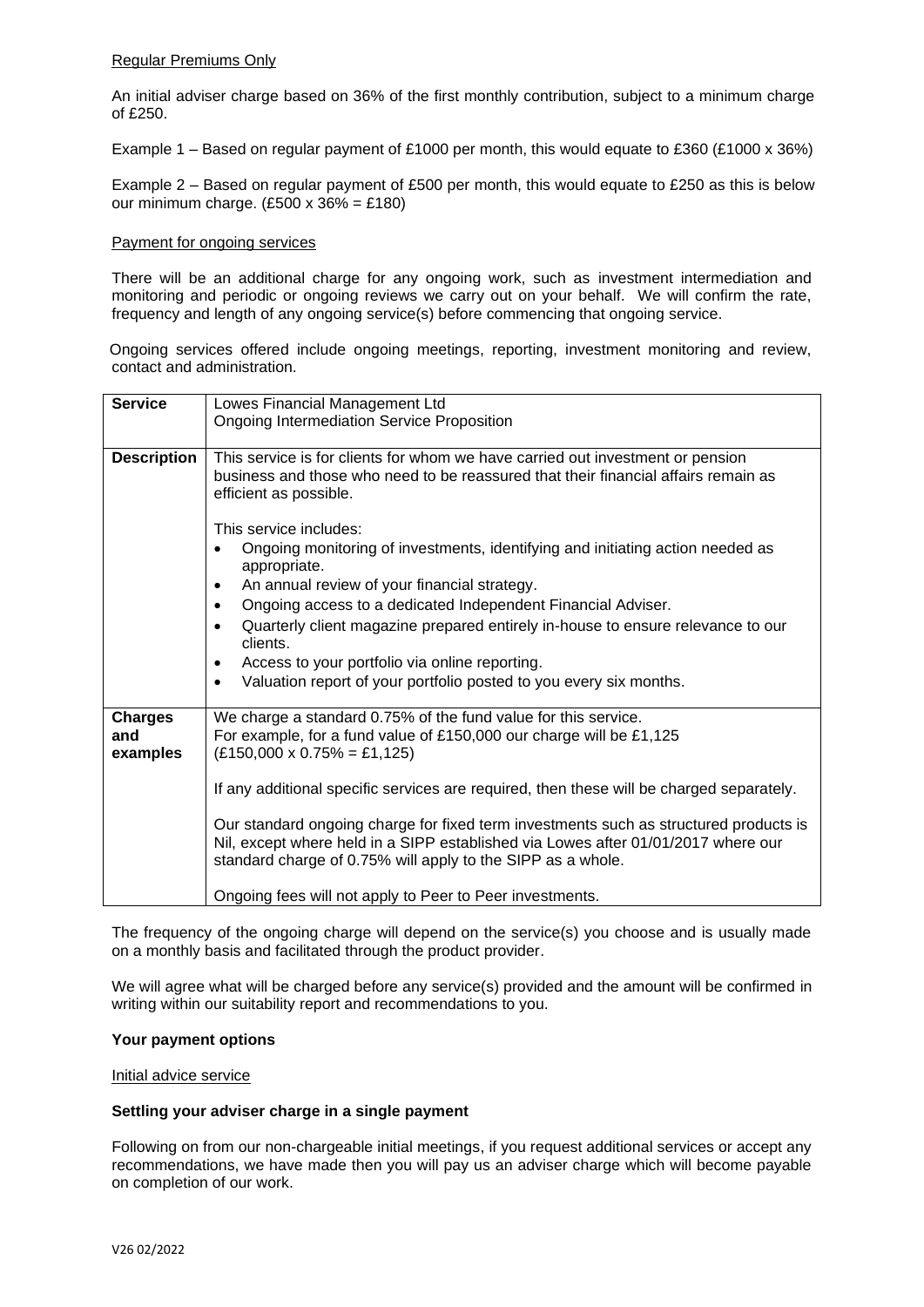You will be required to settle the payment of your adviser charge on completion of our work within [28] business days. We accept cheques and BACS payments by individual, prior arrangement or facilitated through the product provider. We do not accept payment by cash.

You will be provided with an acknowledgement of payment.

I/We understand that unless specifically agreed otherwise, Lowes' entitlement to the to the initial adviser fee arises when the product provider accepts the application and issues the right to cancel, where a fee is remitted earlier, it will be refunded if the contract is not concluded.

#### **'Non-advised' services**

For chargeable 'non-advised' services you will normally pay us a pre-disclosed charge.

### **Information about other costs and associated charges**

There may be other costs, including taxes, that are payable through other parties (such as the product provider) that we may not be party to. Such charges are normally disclosed in relevant third-party documentation, for example a Key Features Document.

# **ACCOUNTING TO YOU**

We will confirm to you in writing the basis of our service and the reasons for recommending any transactions we intend to transmit or execute on your behalf. Where you agree to an ongoing advice, we will provide regular reports to you regarding that service.

We will also make arrangements for all your investments to be registered in your name unless you first instruct us otherwise in writing. We will forward to you any documents showing ownership of your investments as soon as practicable after we receive them; where a number of documents relating to a series of transactions is involved, we will normally hold each document until the series is complete and then forward them to you*.*

# **NOMINEE & SAFE CUSTODY SERVICES**

Lowes Financial Management Ltd does not safeguard or administer client assets but we may arrange business through platforms and third parties, which will provide custody services for your assets. Where this is the case, the legal title of investments will be registered in the name of the third party's nominee but designated to you.

Transactions will be transmitted to the fund supermarket, investment wrap platform, or similar thirdparty investment institution for them to execute. Money or transferred assets will be placed immediately with that third party for investment – we will never hold the assets for you. We will provide you with the relevant account opening details for the identified third party such as their Terms & Conditions, Nominee and Safe Custody Service, Best Execution Policy, Execution Venues and Conflicts of Interest Policy (or equivalent documents). The legal title of investments will be in the name of the third party's nominee but designated to you.

For non-platform business we will make arrangements for your investments to be registered in your name unless you first instruct us otherwise in writing.

# **RIGHT TO WITHDRAW**

In the case of many retail investment products – such as life assurance contracts, personal pension schemes, investment bonds, structured investments and collective investment arrangements (e.g. unit trusts), a right to withdraw or cancel the contract within a specified period is normally provided. Details of such rights are ordinarily contained in the product literature (e.g. Key Features document) and/or we may provide details of such rights in a separate communication.

In the case of any non-retail investment products e.g. an ISA wrapper, we will inform you in writing of any right to withdraw or cancel you may have or, if it is the case, we will inform you in writing that no such rights will apply.

# **TERMINATION OF AUTHORITY**

You or we may terminate our authority to act on your behalf at any time, without penalty. Notice of this termination must be given in writing and will take effect from the date of receipt. Termination is without prejudice to any services already provided / transactions already initiated, which will be completed according to the Client Agreement unless otherwise agreed in writing. You will be liable to pay for any transactions made and / or services carried out prior to termination and any adviser charges or other fees which may be outstanding.